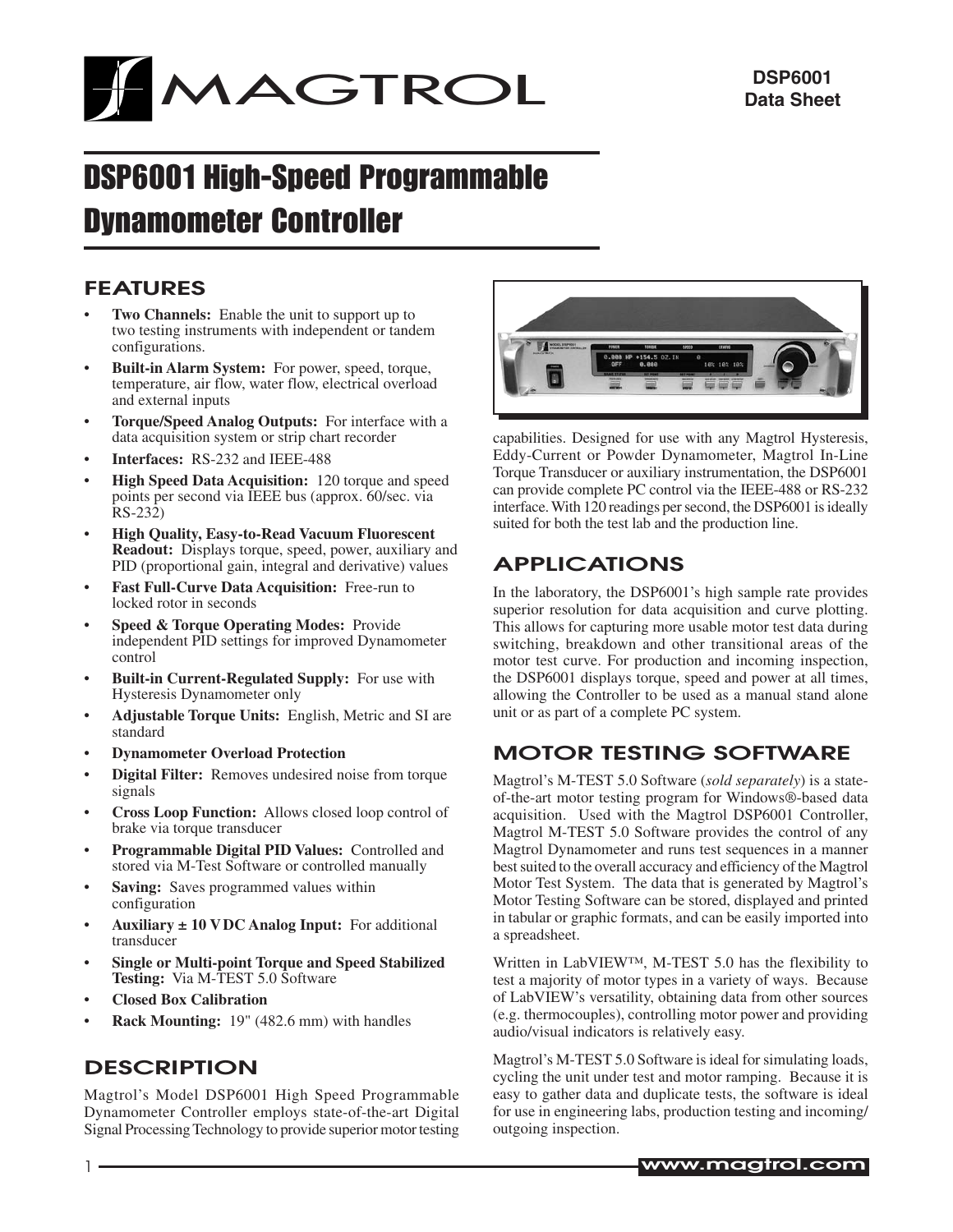# Specifications

## **DSP6001**

| <b>MEASUREMENT CHARACTERISTICS</b>      |                                                                                                                                                                                                 |  |  |  |  |
|-----------------------------------------|-------------------------------------------------------------------------------------------------------------------------------------------------------------------------------------------------|--|--|--|--|
| <b>Maximum Torque</b>                   | 10,000 units, ±5 V TSC1, ±10 V TSC2                                                                                                                                                             |  |  |  |  |
| Maximum Speed                           | 99,999 rpm                                                                                                                                                                                      |  |  |  |  |
| Accuracy                                | 0.01% of reading from 10 rpm to 100,000 rpm<br>Speed:<br>TSC1:<br>0.02% of range $(\pm 1$ mV)<br>TSC2:<br>0.02% of range $(\pm 2$ mV)                                                           |  |  |  |  |
| <b>ELECTRICAL CHARACTERISTICS</b>       |                                                                                                                                                                                                 |  |  |  |  |
| Fuses $(5 \times 20 \text{ mm})$        | Brake:<br>UL/CSA<br><b>SB</b><br>1.25A<br>250 V<br>T.<br>IEC.<br>1.00 A<br>250 V<br>UL/CSA<br><b>SB</b><br>Power (120 V):<br>800 mA<br>250 V<br>Power (240 V):<br>T.<br>IEC.<br>315 mA<br>250 V |  |  |  |  |
| <b>Power Requirements</b>               | 75 VA                                                                                                                                                                                           |  |  |  |  |
| <b>Voltage Requirements</b>             | 120/240 V 60/50 Hz                                                                                                                                                                              |  |  |  |  |
| Max. Compliance Voltage                 | 45 VDC, Brake Output                                                                                                                                                                            |  |  |  |  |
| <b>INPUTS AND OUTPUTS</b>               |                                                                                                                                                                                                 |  |  |  |  |
| Maximum Torque Input                    | TSC1:<br>$±5$ VDC<br>TSC2:<br>$±10$ VDC                                                                                                                                                         |  |  |  |  |
| Accessory<br><b>Torque/Speed Output</b> | Torque: $\pm 10$ VDC<br>Speed:<br>$±10$ VDC                                                                                                                                                     |  |  |  |  |
| Ctrl Out                                | $0 - 3$ VDC                                                                                                                                                                                     |  |  |  |  |
| <b>ENVIRONMENT</b>                      |                                                                                                                                                                                                 |  |  |  |  |
| <b>Operating Temperature</b>            | 5 °C to 40 °C                                                                                                                                                                                   |  |  |  |  |
| <b>Relative Humidity</b>                | $< 80\%$                                                                                                                                                                                        |  |  |  |  |
| <b>Temperature Coefficient</b>          | 0.004% of range/°C of 5 V DC for both channels                                                                                                                                                  |  |  |  |  |

| <b>DIMENSIONS</b>     |                      |                    |  |  |
|-----------------------|----------------------|--------------------|--|--|
| Width                 | 19.0 in              | 483 mm             |  |  |
| Height                | $3.5$ in             | 89 mm              |  |  |
| Depth<br>with handles | $12.4$ in<br>13.8 in | $315$ mm<br>351 mm |  |  |
| Weight                | 16.73 lb             | $7.58$ kg          |  |  |

### FRONT PANEL



### REAR PANEL

For use with any Magtrol Dynamometer (Hysteresis, Eddy-Current, Powder Brake), Magtrol Torque Transducer or auxiliary instrumentation



DES310/DES311 Power Supplies (for WB/PB Dynamometers only)

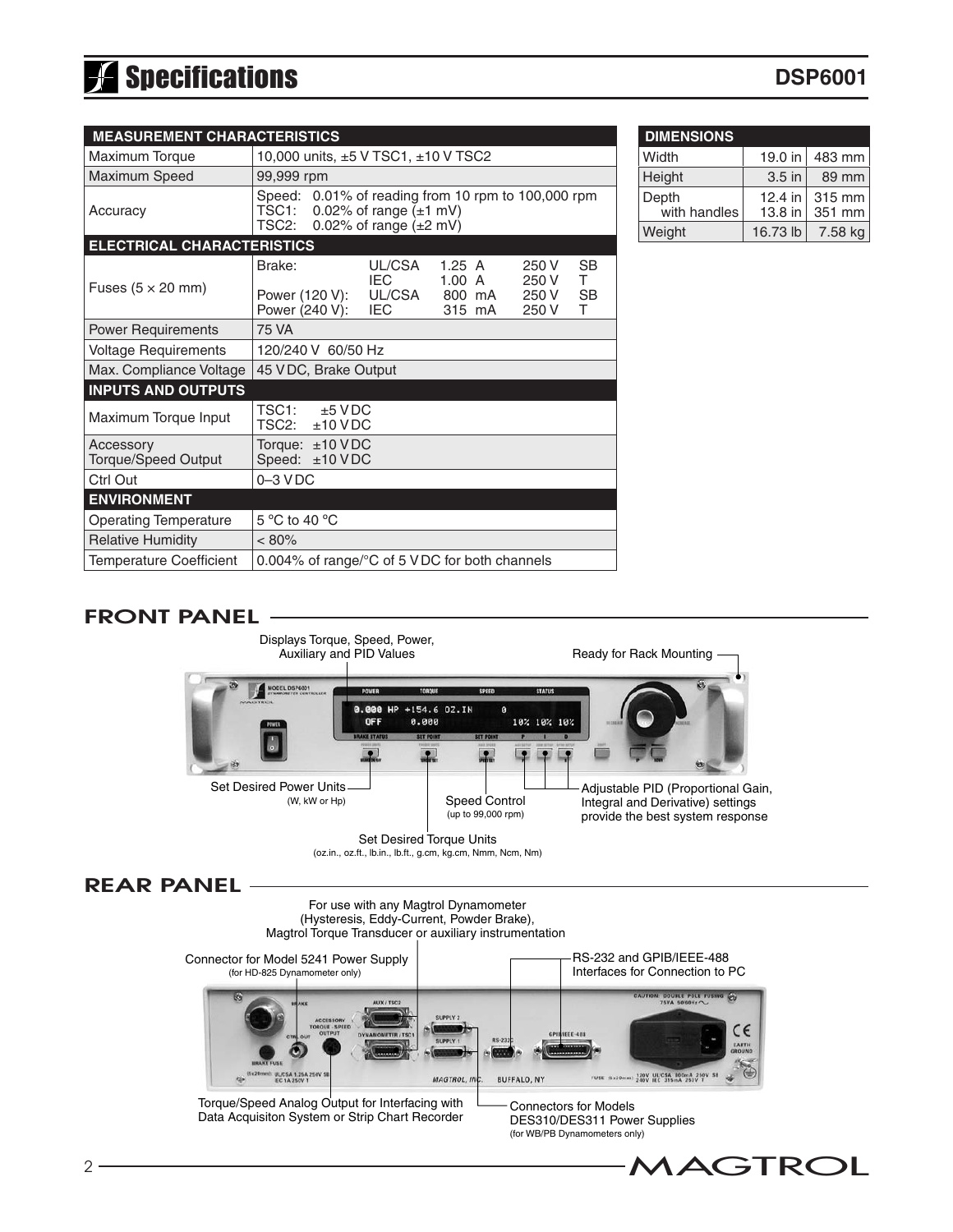

**DSP6001 Connected to Hysteresis Dynamometer with Optional Auxiliary Input or In-Line Torque Transducer**



**DSP6001 Connected to Hysteresis Dynamometer and Eddy-Current or Powder Brake Dynamometer**



**DSP6001 Connected to Eddy-Current or Powder Brake Dynamometer (WB/PB) with Optional Auxiliary Input or In-Line Torque Transducer**

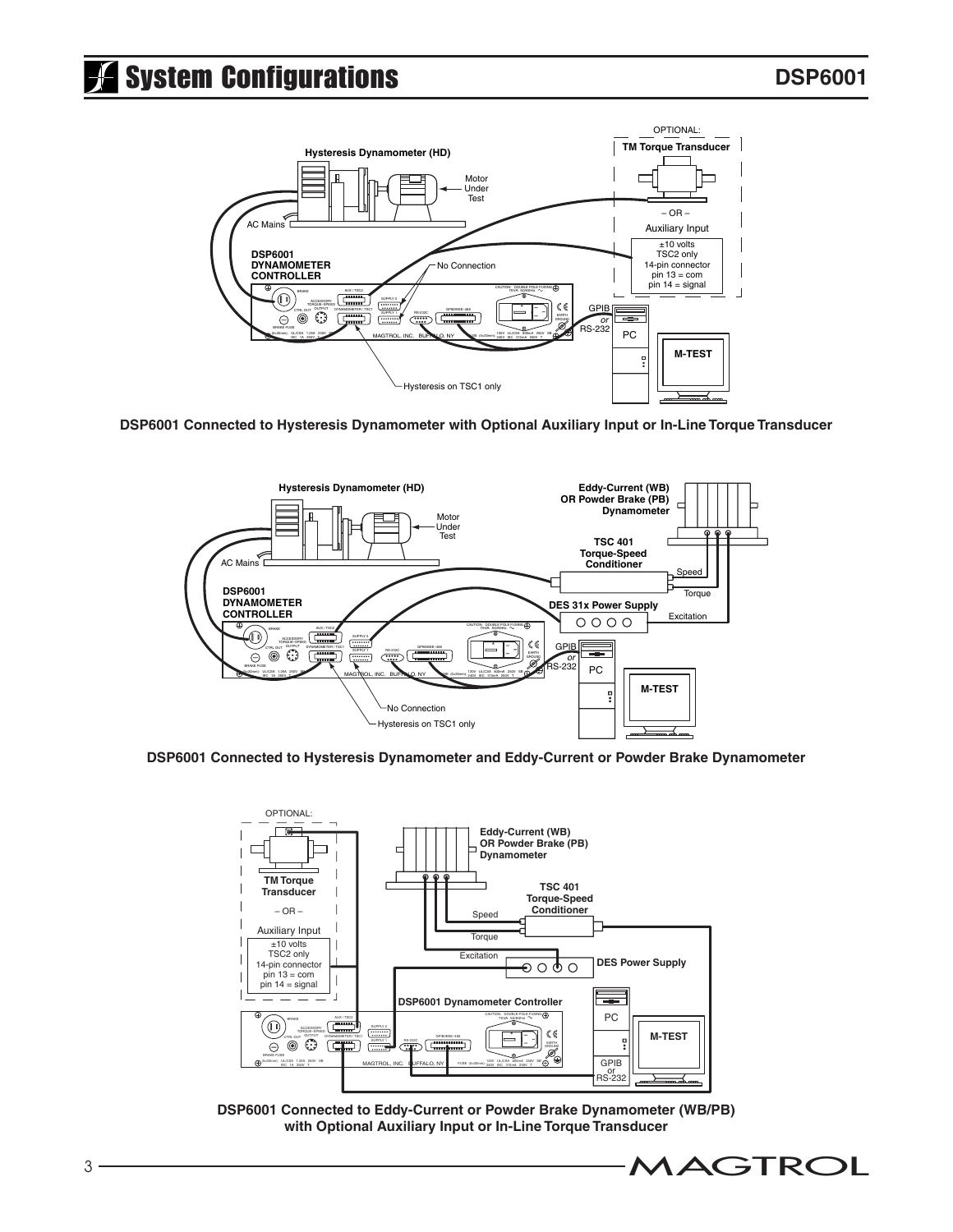# **System Configurations**



**DSP6001 Connected to 2 Eddy-Current or Powder Brake Dynamometers (Independent Setup)**



**DSP6001 Connected to 2 Eddy-Current or 2 Powder Brake Dynamometers (Tandem Setup)**



**DSP6001 Connected to Eddy-Current and Powder Brake Dynamometer (Tandem Setup)**

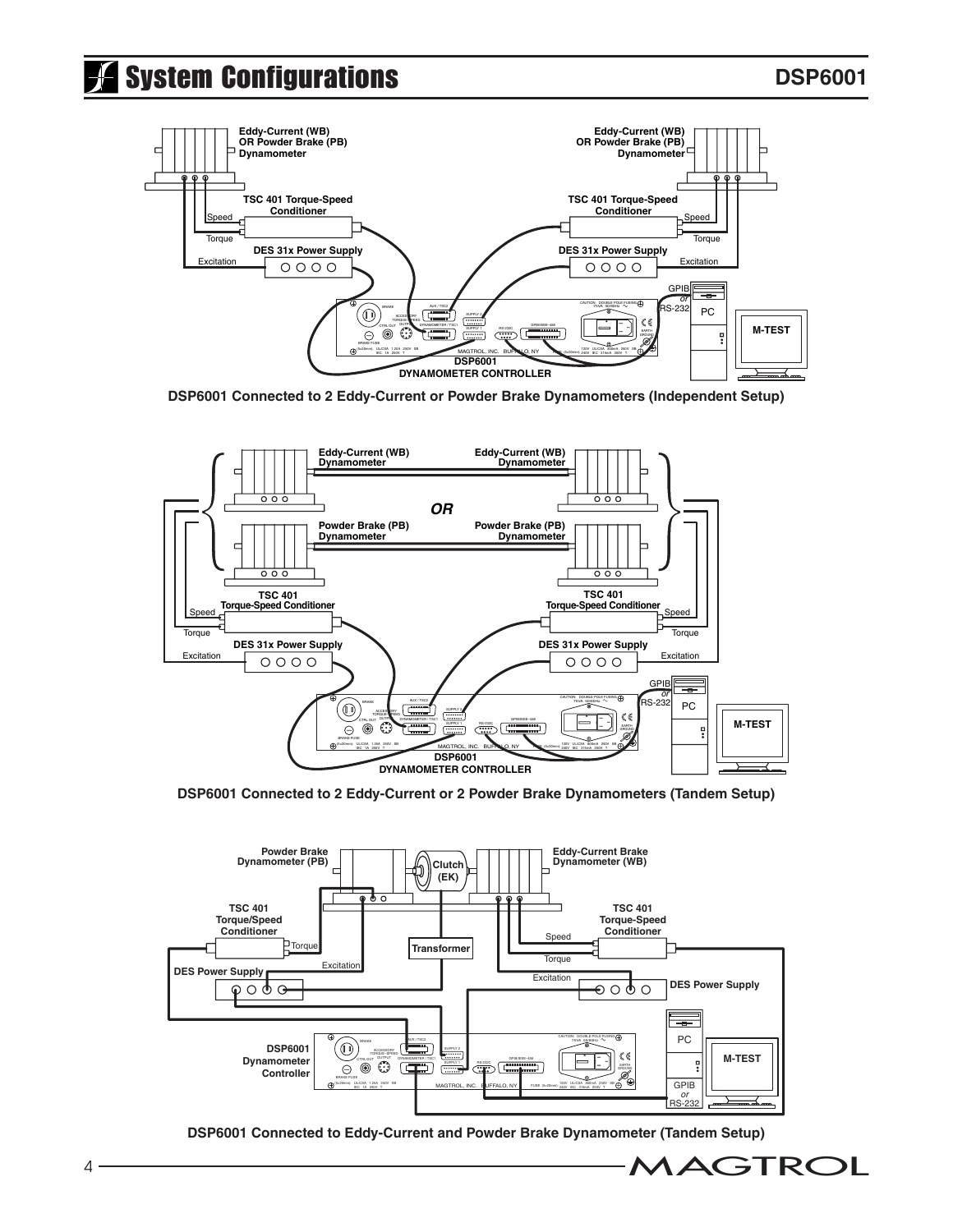

**In-Line Torque Transducer Cross Loop Function**

## CUSTOM MOTOR TEST SYSTEM

The DSP6001 can be incorporated into a Customized Motor Test System. These PC based, turn-key systems are custom designed and built to meet specific user requirements.